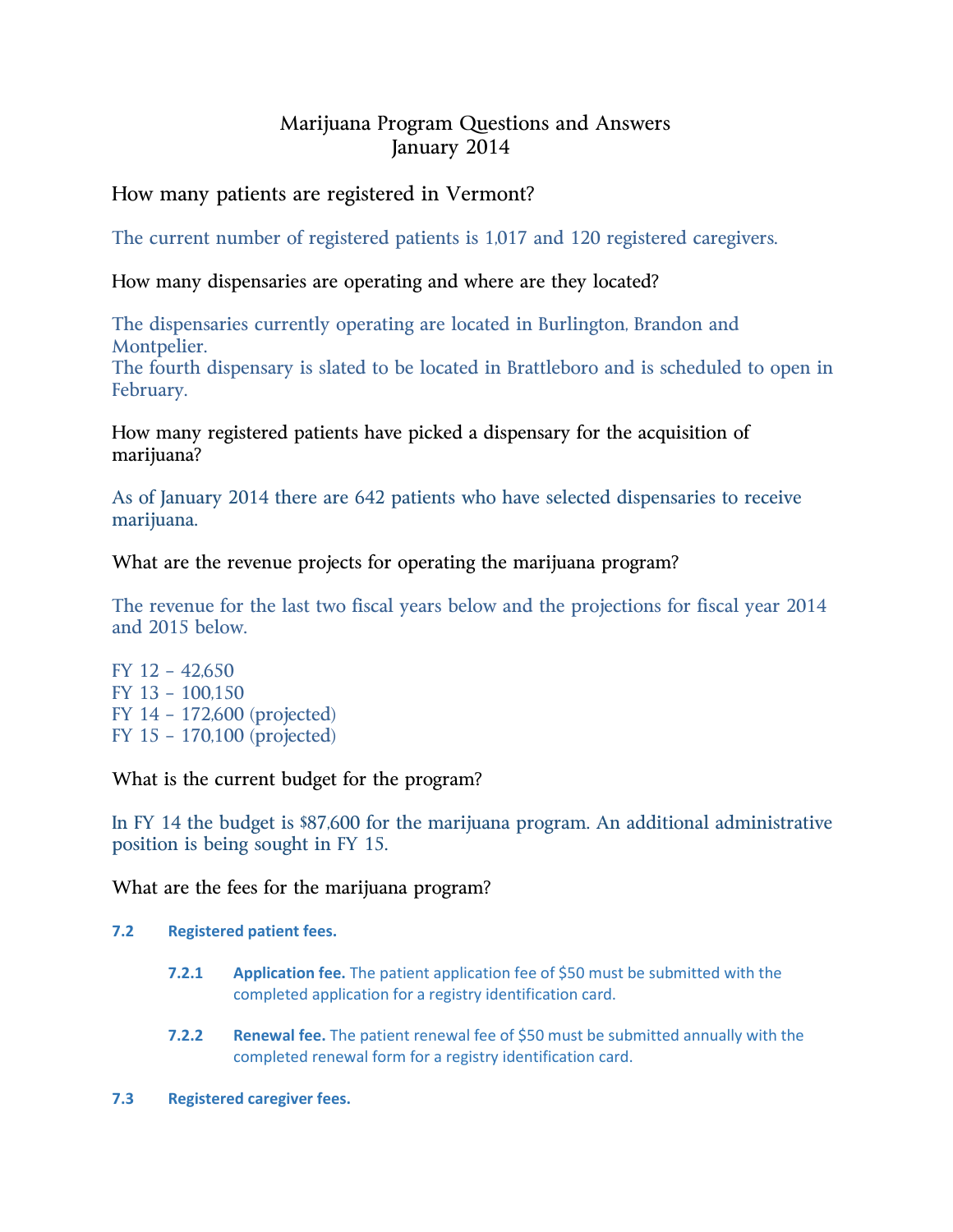- **7.3.1 Application fee:** The caregiver application fee of \$50 must be submitted with the completed application for a registry identification card.
- **7.3.2 Renewal fee.** The caregiver renewal fee of \$50 must be submitted annually with the completed renewal form for a registry identification card.

#### **7.4 Application to receive a dispensary registration certificate fee.**

**7.4.1 Application fee:** To apply to become a dispensary and hold a registration certificate there is a nonrefundable fee of \$2,500.

#### **7.5 Dispensary Registration Certificate fees**.

- **7.5.1 Registration certificate fee.** The \$20,000 registration fee must be submitted with the dispensary's completed certificate of registration application.
- **7.5.2 Registration renewal fee.** The \$30,000 registration renewal fee must be submitted annually with the dispensary's completed registration renewal form.
- **7.5.3 Identification card fee.** The registered dispensary shall be assessed a \$50 fee for each registry identification card issued for each principal officer, board member, and employee of the registered dispensary.
- **7.5.4 Identification card renewal fee.** The registered dispensary shall be assessed a \$50 fee for the annual renewal of each registry identification card issued for each principal officer, board member, and employee of the registered dispensary.
- **7.5.5 Background check fee.** The registered dispensary shall be assessed a fee by the Department of Public Safety, Vermont Criminal Information Center, for the cost of criminal background checks for each principal officer, board member, and employee of the registered dispensary.
- **7.5.6 Registered Patient Change of Dispensary**. A registered patient wishing to change his or her designated dispensary may do so in writing to the department and shall submit a \$25 fee. The department shall issue a new identification card within 30 days.
- **7.6 Processing fee: reissued card.** A processing fee of \$25 shall be charged to registered patients, registered caregivers and registered dispensaries for reissuing a lost card or a card reissued by the department due to changes regarding the information on the registry identification card, such as an address change or change in caregiver.

### What are the goals/principles for the marijuana program?